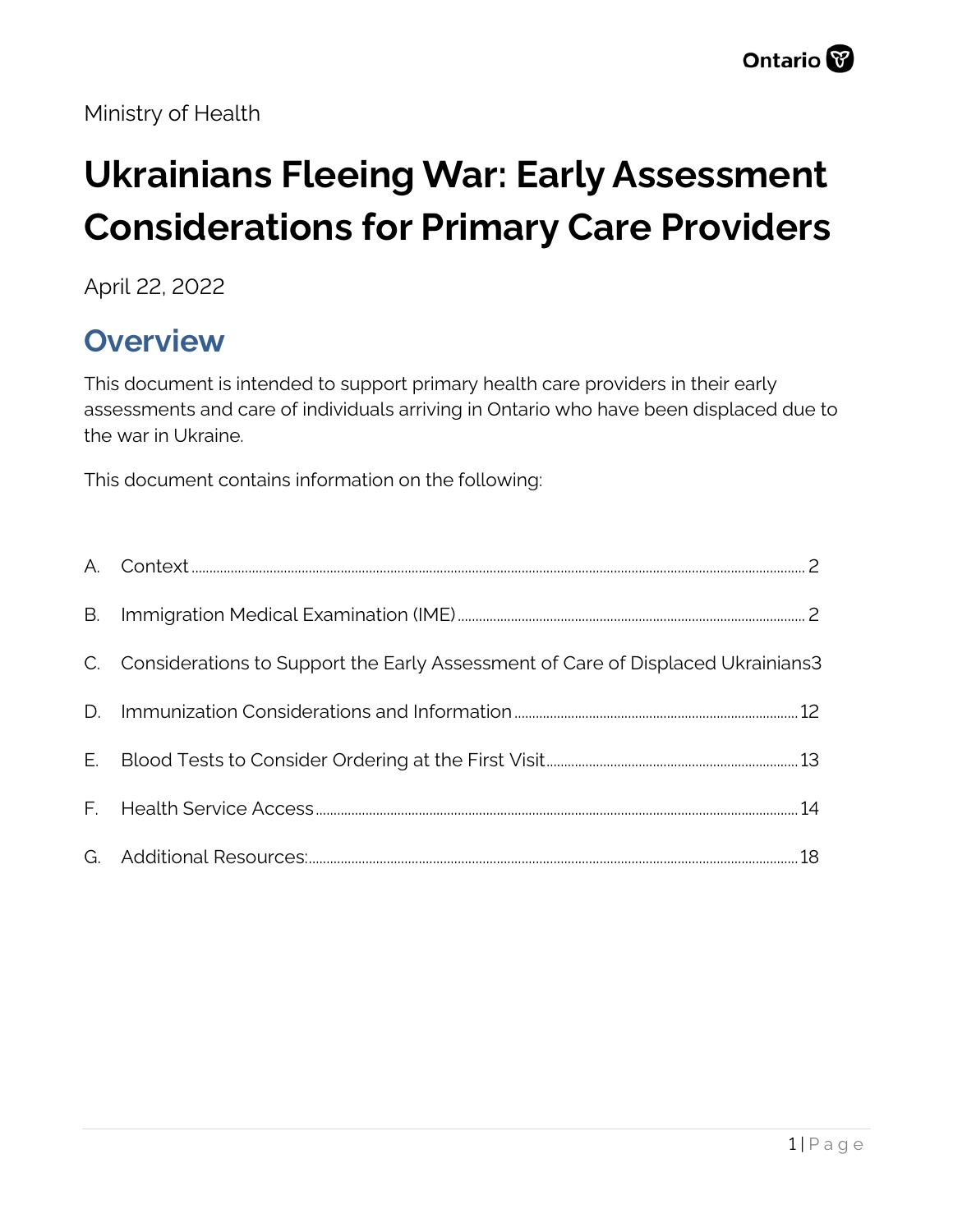

### <span id="page-1-0"></span>**A. Context**

On February 24, 2022, Russia began a military invasion of Ukraine. Just over a month later, over 4.1 million Ukrainians have fled the country and sought asylum in neighboring countries with Poland, Romania and Moldova taking in almost 75% of them. In addition, an estimated 6.5 million are thought to be displaced inside Ukraine itself. Ukraine has imposed restrictions so that men aged 18-60 cannot leave the country, resulting in an outflux largely made up of women, children and elderly adults.

On March 17, 2022, the Government of Canada announced two pathways for Ukrainians fleeing war to come to Ontario: a family reunification pathway and the Canada-Ukraine Authorization for Emergency Travel (CUAET), which will give successful applicants temporary resident visas, as well as options for open work visas and study permits for primary and secondary students.

The Government of Canada has yet to announce a refugee program for displaced Ukrainians.

## <span id="page-1-1"></span>**B. Immigration Medical Examination (IME)**

### **Overview of the IME**

To facilitate a fast and efficient way for Ukrainians to come to Canada, Ukrainians arriving through the CUAET pathway will not be required to complete a standard IME. Those that do not complete pre-departure IME tests will be required to complete medical diagnostic tests within 90 days of arriving in Canada. These tests will be performed by Immigration, Refugees and Citizenship Canada's (IRCC's) network of Panel Physicians and are a combination of blood tests and chest x-rays.

| Age          | <b>Tests Required</b>                                  |
|--------------|--------------------------------------------------------|
| $O-10$       | Visual health check for signs of communicable diseases |
| $11 - 14$    | Chest X-Ray                                            |
| 15 and Older | Chest X-Ray and bloodwork (screen for HIV/Syphilis)    |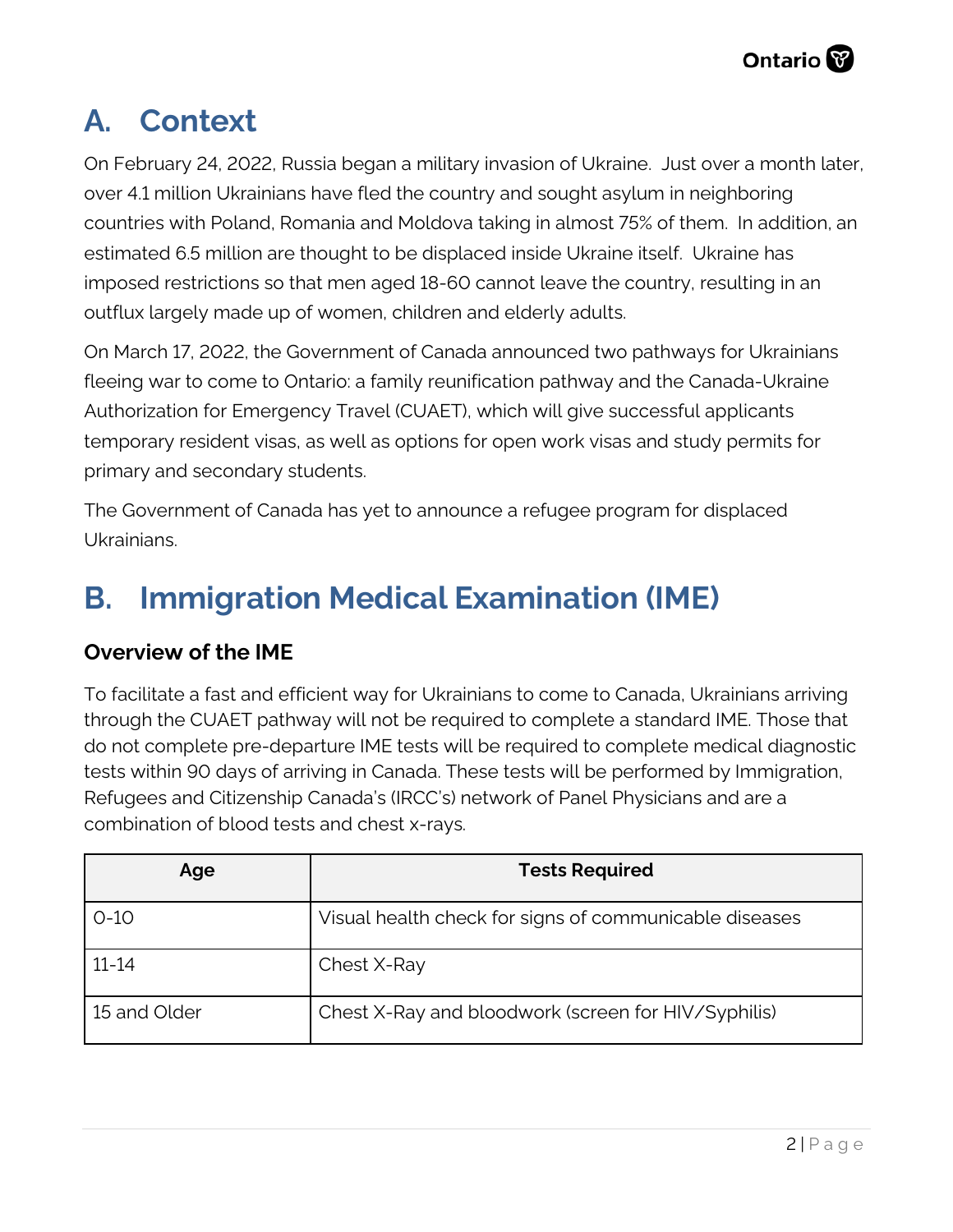Individuals with suspected pulmonary tuberculosis will be urgently referred to provincial public health authorities by IRCC through existing channels.

Those who have not completed an IME or a medical diagnostic test will be restricted from working in designated occupations where the protection of public health is essential, such as health care and childcare settings. In addition, if Ukrainians subsequently seek permanent resident status, a standard IME must be completed.

Details of the assessment can be found on [IRCC's website.](https://www.canada.ca/en/immigration-refugees-citizenship/corporate/publications-manuals/operational-bulletins-manuals/standard-requirements/medical-requirements/exam.html) 

## <span id="page-2-0"></span>**C. Considerations to Support the Early Assessment of Care of Displaced Ukrainians**

In assessing displaced Ukrainians who have recently arrived in Ontario, the following infectious diseases and health conditions should be considered along with the more common infections in Ontarians (some are included in the list below). As per existing protocols, all health care providers must report individuals suspected of having a reportable disease to their local public health unit.

[Hazard Identification and Risk Assessment \(HIRA\) for Ukrainian Refugees Entering Ontario](https://www.publichealthontario.ca/-/media/Documents/H/2022/hazard-id-risk-assessment-ukrainian-refugees-ontario.pdf?sc_lang=en). For a population risk assessment, please consult [Public Health](https://www.publichealthontario.ca/-/media/Documents/H/2022/hazard-id-risk-assessment-ukrainian-refugees-ontario.pdf?sc_lang=en) Ontario's **Public Health**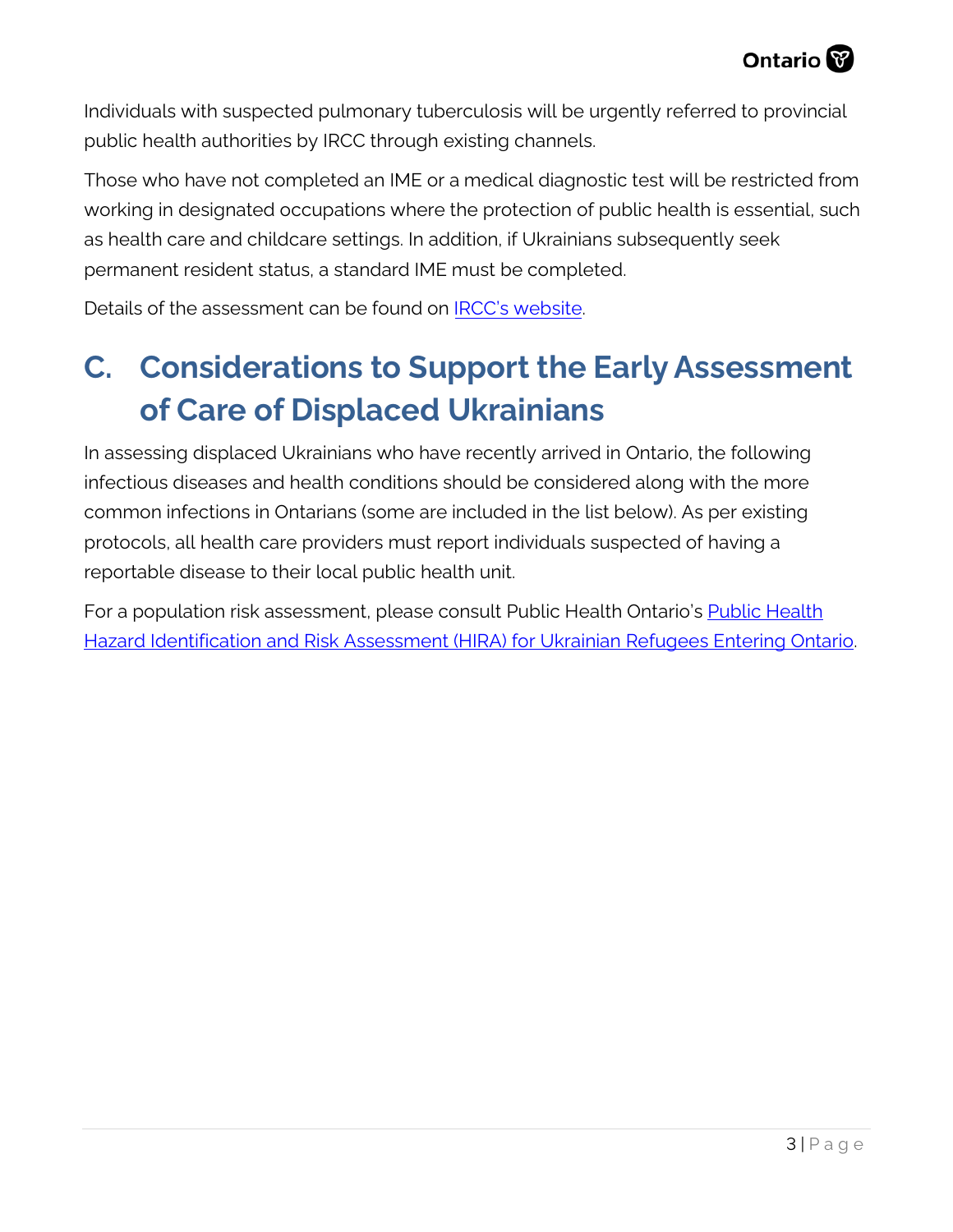| <b>Immunizations</b> |  |  |  |
|----------------------|--|--|--|
|----------------------|--|--|--|

| <b>Type</b>                                                                  | <b>Recommendation</b>                                                                                                                                                                                                                                                                                                                                                                | Follow-up                                                                                                                 | <b>Rationale</b>                                                                                                                                                                                                                                                                                                                                                                                                                                                |
|------------------------------------------------------------------------------|--------------------------------------------------------------------------------------------------------------------------------------------------------------------------------------------------------------------------------------------------------------------------------------------------------------------------------------------------------------------------------------|---------------------------------------------------------------------------------------------------------------------------|-----------------------------------------------------------------------------------------------------------------------------------------------------------------------------------------------------------------------------------------------------------------------------------------------------------------------------------------------------------------------------------------------------------------------------------------------------------------|
| Immunization<br>for specific<br>vaccine<br>preventable<br>diseases<br>(VPDs) | Persons newly arrived in<br>Canada lacking<br>adequate<br>documentation of<br>immunization should be<br>considered<br>unimmunized and be<br>started on an<br>immunization schedule<br>appropriate for their age<br>and risk factors.<br>Immunize as per the<br><b>Publicly Funded</b><br><b>Immunization Schedules</b><br>for Ontario-catch-up<br>schedules, or routine<br>schedule. | Schedule<br>follow-up<br>appointments at<br>appropriate<br>intervals to<br>complete<br>routine or catch-<br>up schedules. | Some vaccines included in<br>Ontario's publicly funded<br>schedules differ from those<br>used in Ukraine.<br>When reviewing immunization<br>schedules, ensure the<br>following diseases are<br>prioritized as part of your<br>assessment and to meet ISPA<br>requirements: measles,<br>mumps, rubella, varicella,<br>invasive meningococcal,<br>diphtheria, tetanus, pertussis,<br>polio and Hepatitis B (i.e., per<br>high-risk schedules and<br>eligibility). |
| COVID-19                                                                     | Inquire about the history<br>of COVID-19<br>immunization and/or<br>prior infection.<br>Provide vaccine<br>Guidance for individuals<br>vaccinated outside of<br>Ontario/Canada                                                                                                                                                                                                        | Offer COVID-19<br>vaccine and<br>screening.                                                                               | The currently circulating<br>COVID-19 Omicron variant has<br>a high potential of spread to<br>the community.<br>Ukraine has low vaccination<br>coverage for COVID-19 (34%).<br>Have high potential to spread<br>to Ontarians and others with<br>close contact.<br>Vaccines approved for use in<br>the Ukraine include Moderna,<br>Pfizer/BioNTech,<br>Johnson&Johnson,<br>Oxford/AstraZeneca, Serum<br>Institute of India, and Sinovac.                         |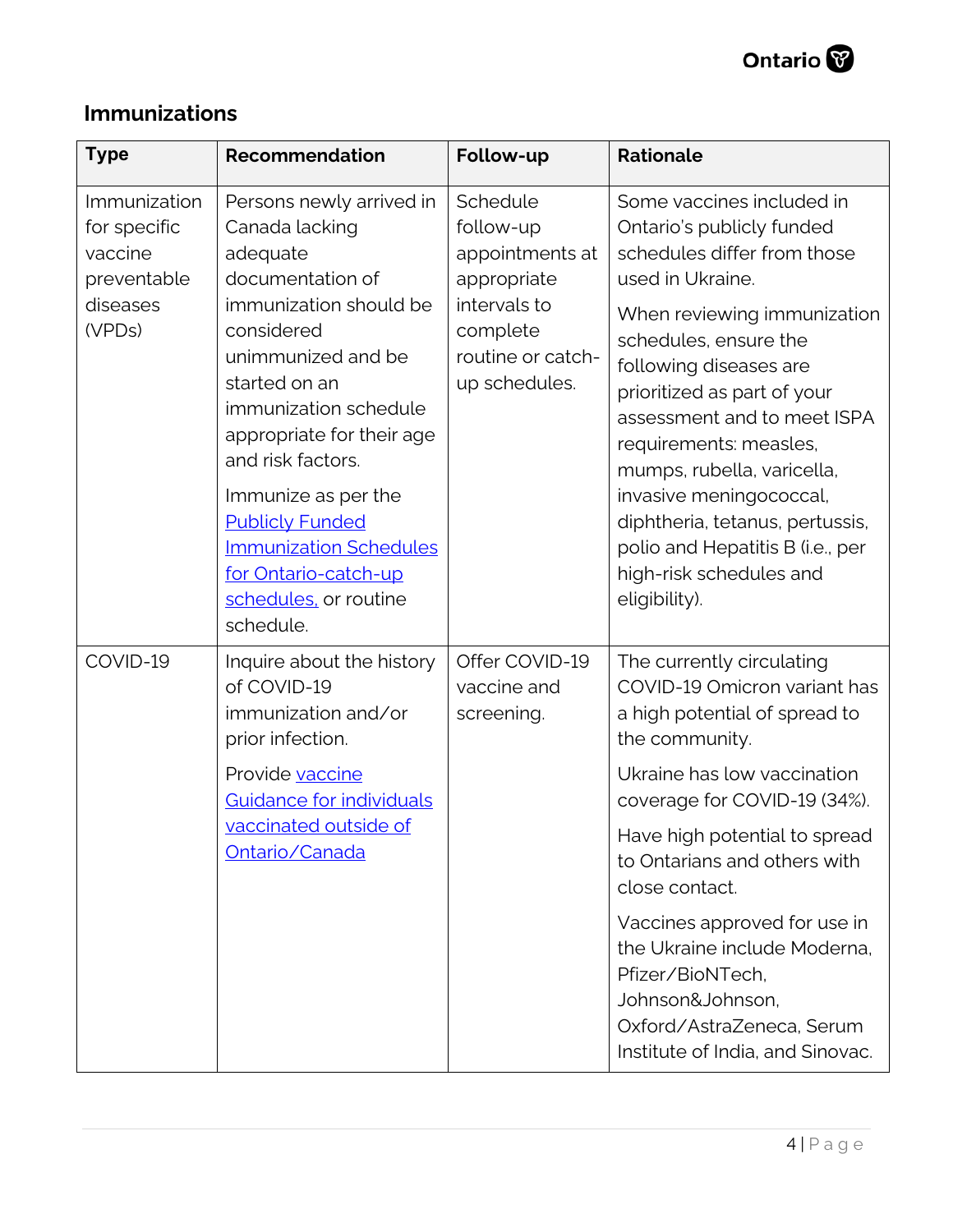### **Other Communicable Diseases**

| <b>Type</b>        | <b>Recommendation</b>                                                                                                                                                                                    | Follow-up                                                                                                                                                                         | Rationale                                                                                                                                                                                         |
|--------------------|----------------------------------------------------------------------------------------------------------------------------------------------------------------------------------------------------------|-----------------------------------------------------------------------------------------------------------------------------------------------------------------------------------|---------------------------------------------------------------------------------------------------------------------------------------------------------------------------------------------------|
| <b>Hepatitis C</b> | Increased screening<br>If anti-HCV positive,<br>for new immigrants,<br>counselling, and<br>(viral load).<br>education on HCV<br>prevention and<br>treatment.<br>health care provider<br>Use a risk based | order an HCV RNA test<br>Refer those found to be<br>HCV RNA positive to a<br>experienced in treating                                                                              | Hepatitis C virus (HCV)is<br>reported to be a<br>significant issue in<br>Ukraine and considered<br>endemic with about<br>3.6% of the population<br>living with HCV.                               |
|                    | approach for hepatitis<br>C screening. Risks<br>associated with the<br>acquisition of HCV<br>include activities that<br>involve any risk of<br>exposure to<br>contaminated blood                         | HCV (e.g., general<br>practitioner, nurse<br>practitioner,<br>hepatologist, infectious<br>disease physician) for<br>further assessment and<br>treatment.<br>Screening for HBV and | Care and treatment for<br>those with chronic<br>hepatitis C may have<br>been interrupted prior to<br>arriving in Canada.<br>Treatment can cure up<br>to 90% of HCV cases<br>within 8 to 24 weeks. |
|                    | or products including<br>birth or residence in a<br>region where<br>hepatitis C is more<br>common (prevalence<br>$>3\%)$                                                                                 | HAV: Publicly funded<br>hepatitis A and hepatitis<br><b>B</b> vaccines are<br>recommended for these<br>individuals.                                                               | HCV screening is<br>indicated for individuals<br>who test positive for<br>HBV or HIV (see list of<br><b>HCV</b> risk factors)                                                                     |
|                    | Screen for hepatitis C<br>in adults by ordering:<br>Anti-HCV<br>(antibody to<br>hepatitis C)<br>Further testing<br>information can be                                                                    |                                                                                                                                                                                   | Vaccination against<br>hepatitis A and B, as<br>outlined in the publicly<br>funded schedule, is<br>recommended for<br>people living with or at<br>risk of HCV as these<br>viruses can further     |
|                    | found from <b>PHO</b> and<br><b>PHAC</b>                                                                                                                                                                 |                                                                                                                                                                                   | compromise the liver.                                                                                                                                                                             |

Diseases in this category have the potential to spread in the community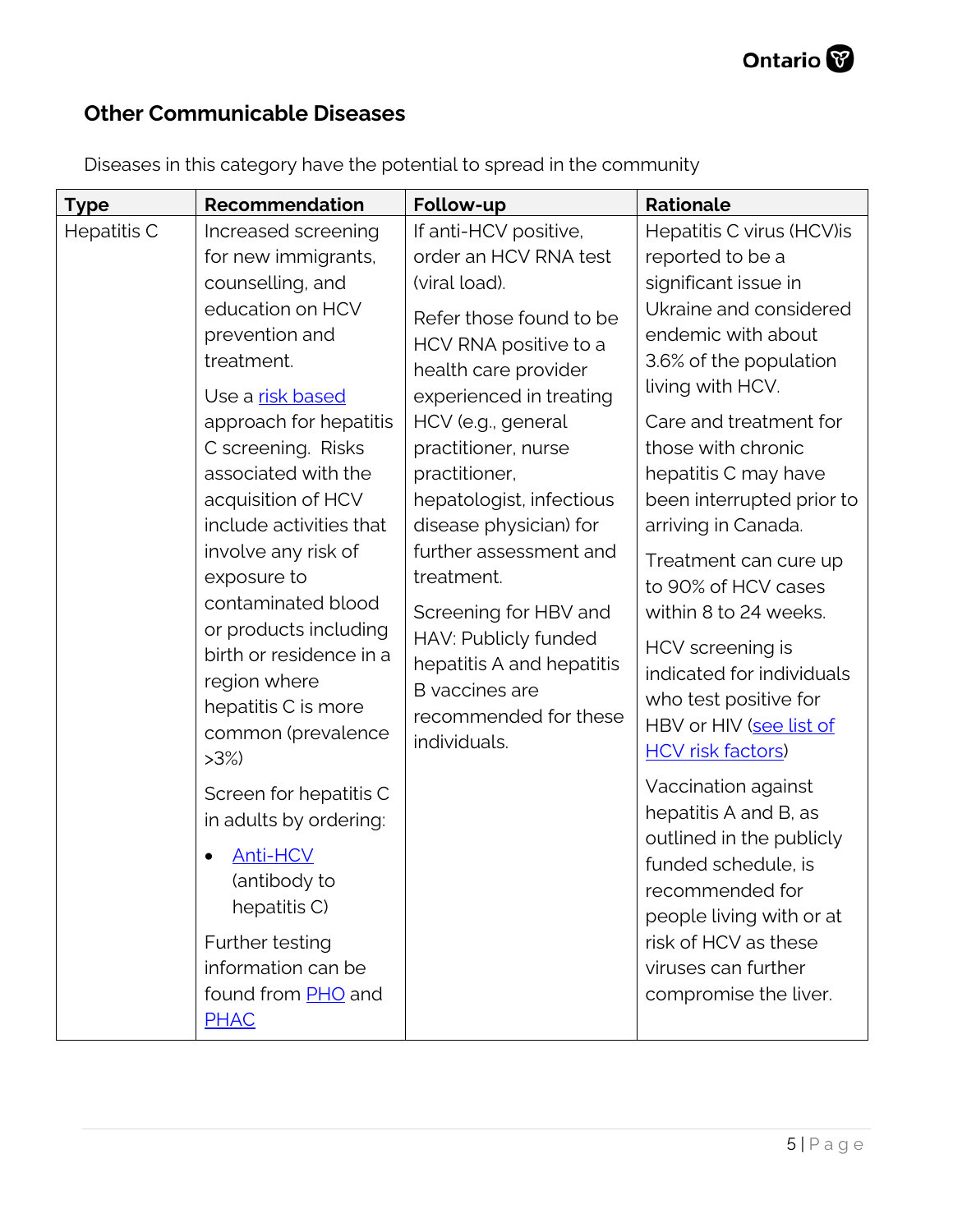

| <b>Type</b> | Recommendation          | Follow-up                   | <b>Rationale</b>         |
|-------------|-------------------------|-----------------------------|--------------------------|
| <b>HIV</b>  | Screening (HIV          | Linkage to care for those   | It is reported that      |
|             | testing) for this       | with new and existing       | Ukraine has the second   |
|             | population, especially  | diagnosis;                  | largest HIV epidemic in  |
|             | individuals reporting   | starting/maintaining/res    | the Eastern European     |
|             | risk factors associated | uming treatment;            | region, with estimates   |
|             | with HIV, linkage to or | retention in care and       | that nearly 250,000      |
|             | provision of HIV        | adherence to treatment      | people are living with   |
|             | treatment & care        | with the goal of viral      | HIV, many of whom do     |
|             | services as             | suppression.                | not know their status.   |
|             | appropriate,            | Considerations for          | Care and treatment for   |
|             | counselling on HIV      | follow-up required if       | those living with HIV    |
|             | prevention and          | individual is HIV-positive  | may have been            |
|             | treatments.             | and/or already receiving    | interrupted/inaccessible |
|             | <b>CCIRH/NCCID</b>      | drug treatment. Drug        | prior to arrival to      |
|             | recommend routine       | coverage varies             | Canada.                  |
|             | screening with          | depending on OHIP           |                          |
|             | consent for migrants    | eligibility, refugee status |                          |
|             | from countries where    | and private insurance.      |                          |
|             | prevalence is >1%.      | Community health            |                          |
|             | Sexual health clinics   | centres may be able to      |                          |
|             | provided through        | provide HIV treatments      |                          |
|             | some Public Health      | regardless of OHIP          |                          |
|             | Units are accessible    | eligibility.                |                          |
|             | for HIV, HCV and STI    | HIV support services        |                          |
|             | testing regardless of   | and linkage to other        |                          |
|             | coverage. Link:         | community and social        |                          |
|             | www.sexualhealthont     | services available          |                          |
|             | ario.ca                 | through local HIV           |                          |
|             |                         | programs or AIDS            |                          |
|             |                         | Service Organizations,      |                          |
|             |                         | which do not require        |                          |
|             |                         | health card coverage.       |                          |
|             |                         | Link: www.HIV411.ca         |                          |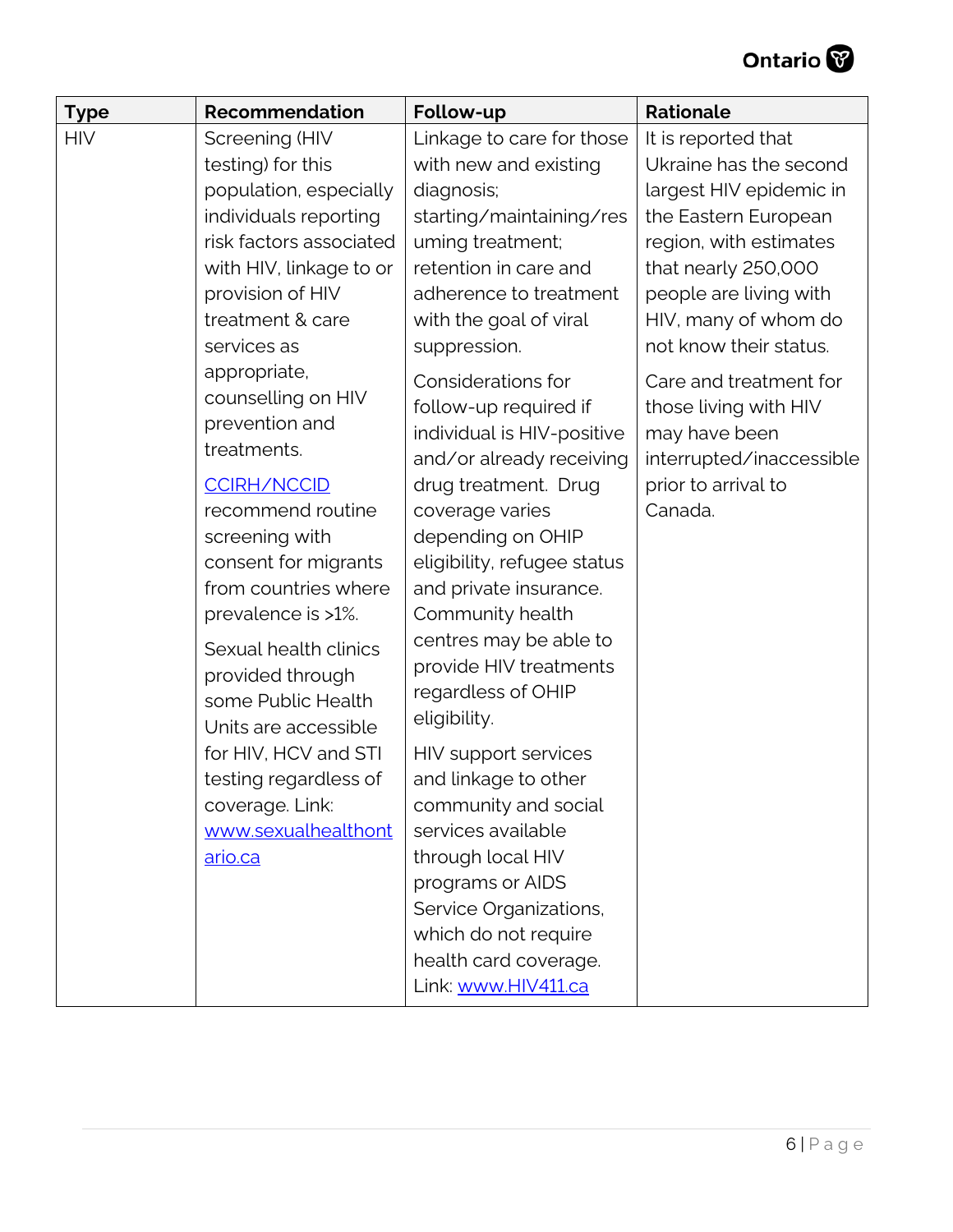

| <b>Type</b>          | Recommendation                                                                                                                                                                                                                                                                    | Follow-up                                                                                                                                                                                                                                                                                                                                                                                                                                                                                                                  | <b>Rationale</b>                                                                                                                                                                                                                                                                                                                                                                    |
|----------------------|-----------------------------------------------------------------------------------------------------------------------------------------------------------------------------------------------------------------------------------------------------------------------------------|----------------------------------------------------------------------------------------------------------------------------------------------------------------------------------------------------------------------------------------------------------------------------------------------------------------------------------------------------------------------------------------------------------------------------------------------------------------------------------------------------------------------------|-------------------------------------------------------------------------------------------------------------------------------------------------------------------------------------------------------------------------------------------------------------------------------------------------------------------------------------------------------------------------------------|
| Tuberculosis<br>(TB) | Screening for this<br>population. Some<br>may not yet have<br>completed tests<br>required under the<br><b>Immigration Medical</b><br>Exam (see section on                                                                                                                         | If symptomatic, conduct<br>diagnostic testing as<br>appropriate (i.e., chest x-<br>ray and at least three<br>sputum samples for<br>smear microscopy and<br>culture).                                                                                                                                                                                                                                                                                                                                                       | In 2020, Ukraine had an<br>estimated active TB<br>incidence rate of 73 per<br>100,000; in comparison,<br>Ontario's incidence of<br>active TB in 2020 was<br>4.6 per 100,000.                                                                                                                                                                                                        |
|                      | IME)<br>Assess for signs and<br>symptoms of active<br>TB.<br>Ensure<br>communication lines<br>are in place (e.g., how<br>to report a possible<br>active TB case to the<br>local public health<br>unit), and proper<br>personal protection<br>equipment is<br>available for staff. | Screen for latent TB<br>infection using<br>appropriate methods<br>(e.g. TST, IGRA if<br>available), if LTBI<br>treatment may be<br>offered. After active TB<br>has ruled out, offer<br>treatment as indicated.<br>Please see the current<br><b>Canadian Tuberculosis</b><br><b>Standards</b> for detailed<br>considerations for<br>diagnosis and<br>management of active<br>TB and latent TB<br>infection.<br>Other helpful<br>publications include:<br>PHO LTBI diagnosis and<br>treatment options and<br>PHO TB Testing. | Ukraine is also one of 30<br>countries with the<br>highest burden of multi<br>drug-resistant/rifampin-<br>resistant TB in the world,<br>as per the WHO.<br>In 2020, the Public<br>Health Centre of Ukraine<br>reported 88.8% of<br>children under one year<br>of age were vaccinated.<br>The BCG vaccine in<br>Ontario is not a routine<br>part of the publicly<br>funded schedule. |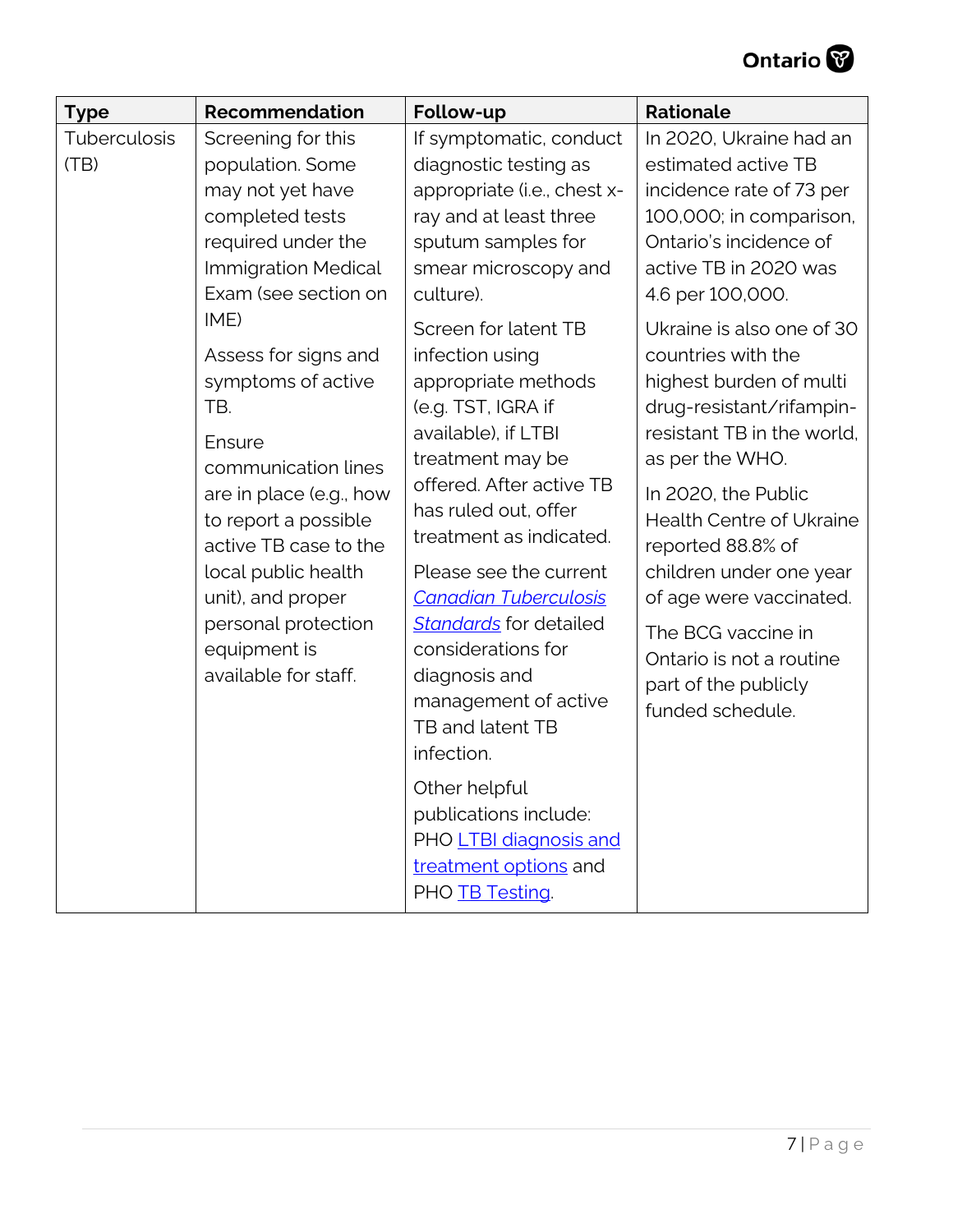

| <b>Type</b>                                                                     | <b>Recommendation</b>                                           | Follow-up                                                                                                                                                                                            | <b>Rationale</b>                                                                                                                                                                                                                                                                                                        |
|---------------------------------------------------------------------------------|-----------------------------------------------------------------|------------------------------------------------------------------------------------------------------------------------------------------------------------------------------------------------------|-------------------------------------------------------------------------------------------------------------------------------------------------------------------------------------------------------------------------------------------------------------------------------------------------------------------------|
| Sexually<br>transmitted<br>infections<br>(chlamydia,<br>gonorrhea,<br>syphilis) | Access to timely<br>screening and<br>treatment as<br>applicable | Sexual health clinics<br>provided through some<br><b>Public Health Units are</b><br>accessible for HIV, HCV<br>and STI testing<br>regardless of coverage.<br>Link:<br>www.sexualhealthontari<br>O.Ca | These tend to be among<br>the most common<br>infections and could be<br>a public health burden.<br>Routine screening, and<br>access to care and<br>treatment may have<br>been interrupted.<br>Access to treatments for<br>sexually transmitted<br>infections are publicly<br>funded through the<br>public health units. |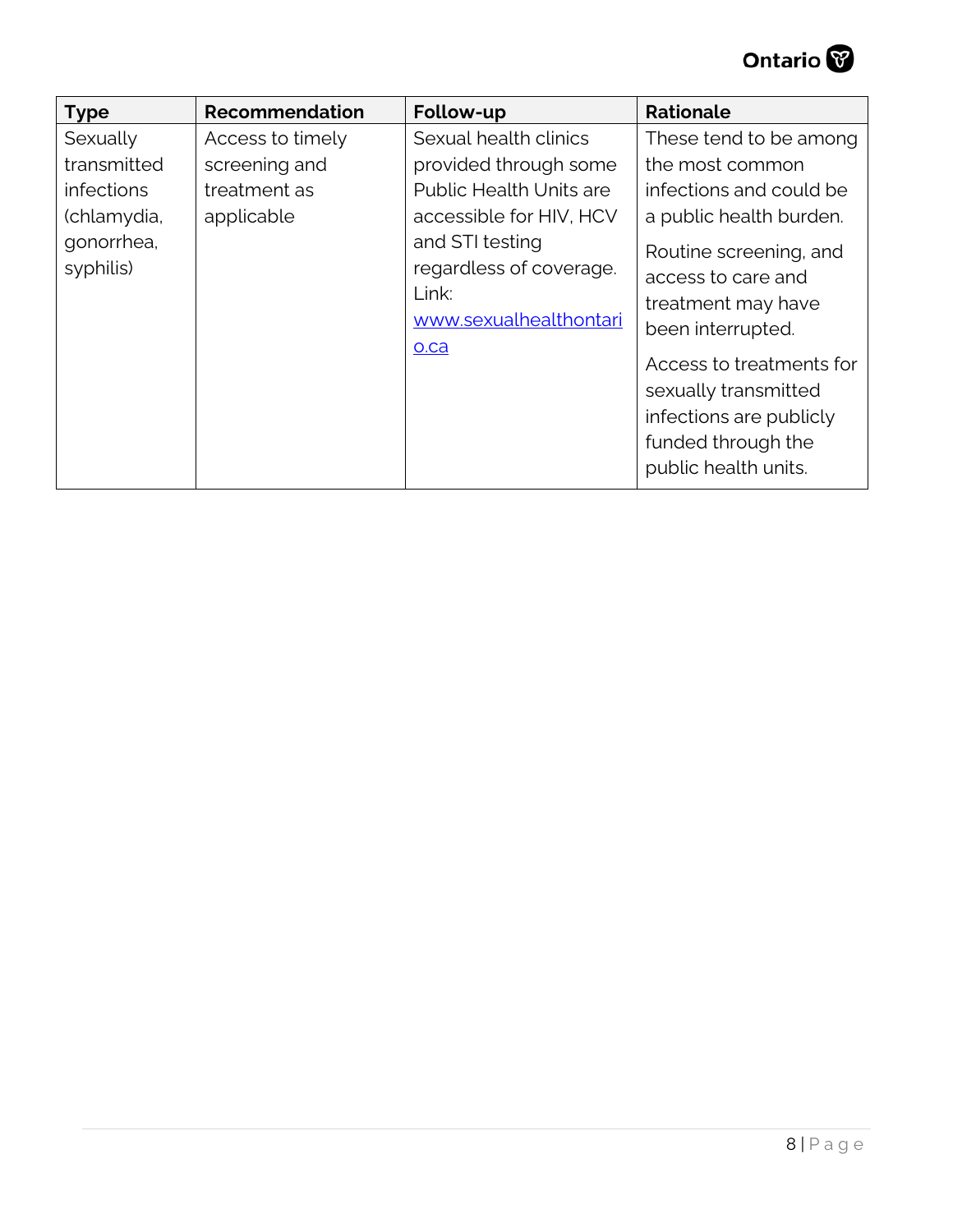

### **Non-communicable Diseases and Conditions**

| <b>Type</b>                                                                                                   | <b>Recommendation</b>                                                                                                                                                                                                                                                                                          | Follow-up                                                                                                                                                                                                                                                     | <b>Rationale</b>                                                                                                                                                                                                                                                                                                                       |
|---------------------------------------------------------------------------------------------------------------|----------------------------------------------------------------------------------------------------------------------------------------------------------------------------------------------------------------------------------------------------------------------------------------------------------------|---------------------------------------------------------------------------------------------------------------------------------------------------------------------------------------------------------------------------------------------------------------|----------------------------------------------------------------------------------------------------------------------------------------------------------------------------------------------------------------------------------------------------------------------------------------------------------------------------------------|
| <b>Chronic Disease</b><br>E.g.,<br>Cardiovascular<br>disease (including<br>hypertension),<br>diabetes, cancer | Inquire about history of<br>other conditions or<br>diseases such as<br>cardiovascular disease,<br>diabetes, cancer,<br>unresolved<br>wounds/complications,<br>etc. Provide information in<br>Ukrainian (if possible) -<br>about screening, access to<br>care, prescriptions.<br><b>Primary Care Assessment</b> | Provide or refer for<br>cancer screening<br>as appropriate for<br>age.<br>Ensure appropriate<br>care is offered as<br>required.<br>Follow-up as<br>required.                                                                                                  | Disruption of<br>treatment and<br>supply of medicine<br>is likely in<br>populations fleeing<br>war, and may<br>cause further<br>health<br>complications.<br>Impact may be<br>seen after the<br>individuals have<br>arrived.                                                                                                            |
| Oral health                                                                                                   | Assess for urgent oral<br>health needs such as pain,<br>obvious dental caries and<br>oral disease using a<br>penlight and tongue<br>depressor.                                                                                                                                                                 | Provide referral for<br>urgent oral/dental<br>problems to<br>dentist or oral<br>health specialist as<br>indicated.<br>Follow-up as<br>required.<br>Refer to public<br>health unit to<br>connect with<br>available Public<br><b>Health Dental</b><br>Programs. | Prevalence and<br>severity of dental<br>decay is high<br>among children in<br>Ukraine with about<br>88% of 6 year old<br>children and 72% of<br>12 year old children<br>have dental caries<br>(tooth decay or<br>cavities).<br>Oral health care<br>needs may have<br>been unmet due to<br>limited or<br>interrupted access<br>to care. |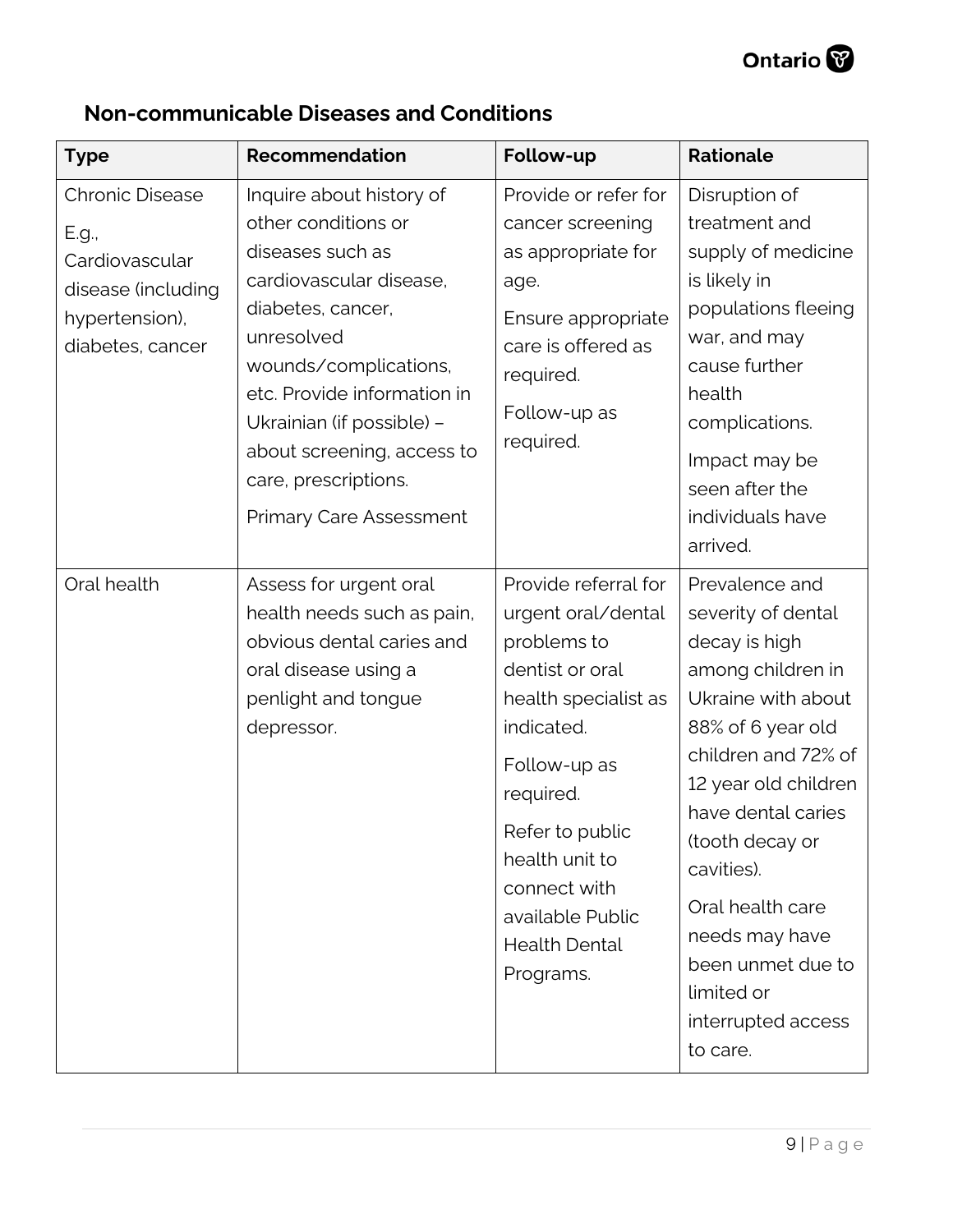### **Mental Health**

| <b>Type</b>                            | <b>Recommendation</b>                                                                                                                                                                                                                                                                                                                                                                                                     | Follow-up                                                                             | <b>Rationale</b>                                                                                                                                                                                                         |
|----------------------------------------|---------------------------------------------------------------------------------------------------------------------------------------------------------------------------------------------------------------------------------------------------------------------------------------------------------------------------------------------------------------------------------------------------------------------------|---------------------------------------------------------------------------------------|--------------------------------------------------------------------------------------------------------------------------------------------------------------------------------------------------------------------------|
| Mental Health                          | Monitor for symptoms of mental<br>health concerns in adults and<br>children, such as, post-traumatic<br>stress disorder (PTSD),<br>depression, and other mental<br>health conditions.<br>Linkage with mental health<br>services and resources. Linkage<br>with primary and/or<br>emergency/crisis care as<br>appropriate.<br>Conducting routine screening<br>for developmental disabilities<br>and autism as appropriate. | Follow-up as<br>required.<br>Refer to Mental<br>Health and<br>Addictions<br>Programs. | Individuals may be<br>experiencing acute<br>mental health<br>trauma due to the<br>conflict in Ukraine<br>and its sequelae<br>relating to their<br>current status.                                                        |
| Pediatric<br>Mental Health<br>Supports | Screen for existing mental<br>health challenges.<br>Provide urgent or routine referral<br>to a youth or child mental health<br>specialist for consultation.<br>Conducting routine screening<br>for developmental disabilities<br>and autism as appropriate.                                                                                                                                                               | Follow-up as<br>required.<br>Refer to Mental<br>Health and<br>Addictions<br>Programs. | Given the recent<br>events of the<br>pandemic and<br>ongoing war,<br>children are likely to<br>experience<br>psychosocial and<br>psychological<br>challenges including<br>PTSD and other<br>mental health<br>challenges. |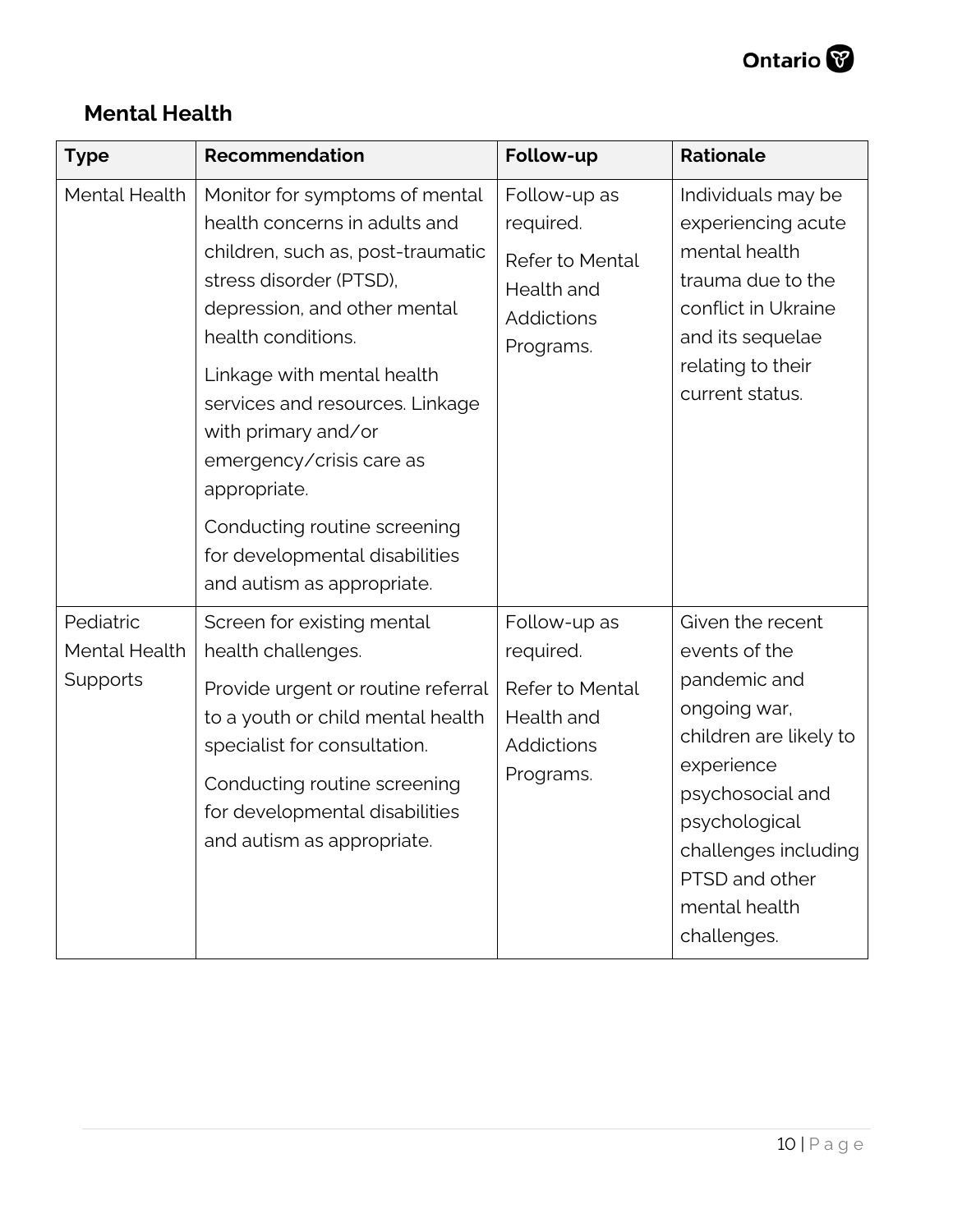

### **Women's Health**

| <b>Type</b>                    | <b>Recommendation</b>                                                                                                                                                                                                                                                                                                                                    | Follow-up                 | <b>Rationale</b>                                                                                                                                                                                                                                                                                          |
|--------------------------------|----------------------------------------------------------------------------------------------------------------------------------------------------------------------------------------------------------------------------------------------------------------------------------------------------------------------------------------------------------|---------------------------|-----------------------------------------------------------------------------------------------------------------------------------------------------------------------------------------------------------------------------------------------------------------------------------------------------------|
| Prenatal care and<br>pregnancy | Assess and provide<br>appropriate prenatal<br>care. Referrals to<br>family practice<br>/obstetrics may be<br>necessary.<br>Consider pregnancy<br>in women of<br>reproductive age.<br>Recommend routine<br>care for pregnant<br>women, including<br>the Tdap vaccine,<br>which should be<br>offered during every<br>pregnancy between<br>27 and 32 weeks. | As per usual<br>practice. | The population<br>entering Ontario<br>from the Ukraine<br>will predominately<br>be women and<br>children, including<br>women that could<br>be pregnant at the<br>time of arrival.<br>Based on usual care<br>for women of<br>reproductive age.<br>Midwifery care is<br>available for<br>uninsured persons. |
| Contraception<br>needs         | Assess women of a<br>reproductive age for<br>contraceptive<br>needs.                                                                                                                                                                                                                                                                                     | As per usual<br>practice. | Based on usual care<br>for women of<br>reproductive age.                                                                                                                                                                                                                                                  |

<span id="page-10-0"></span>Please see the **Public Health Ontario (PHO) Laboratory Test Directory** for sample and test information for specific pathogens being considered for testing in a symptomatic person. If further questions arise, please contact the PHO customer service line at 416-235-6556 or 1-877-604-4567, or contact your **local PHO laboratory location**.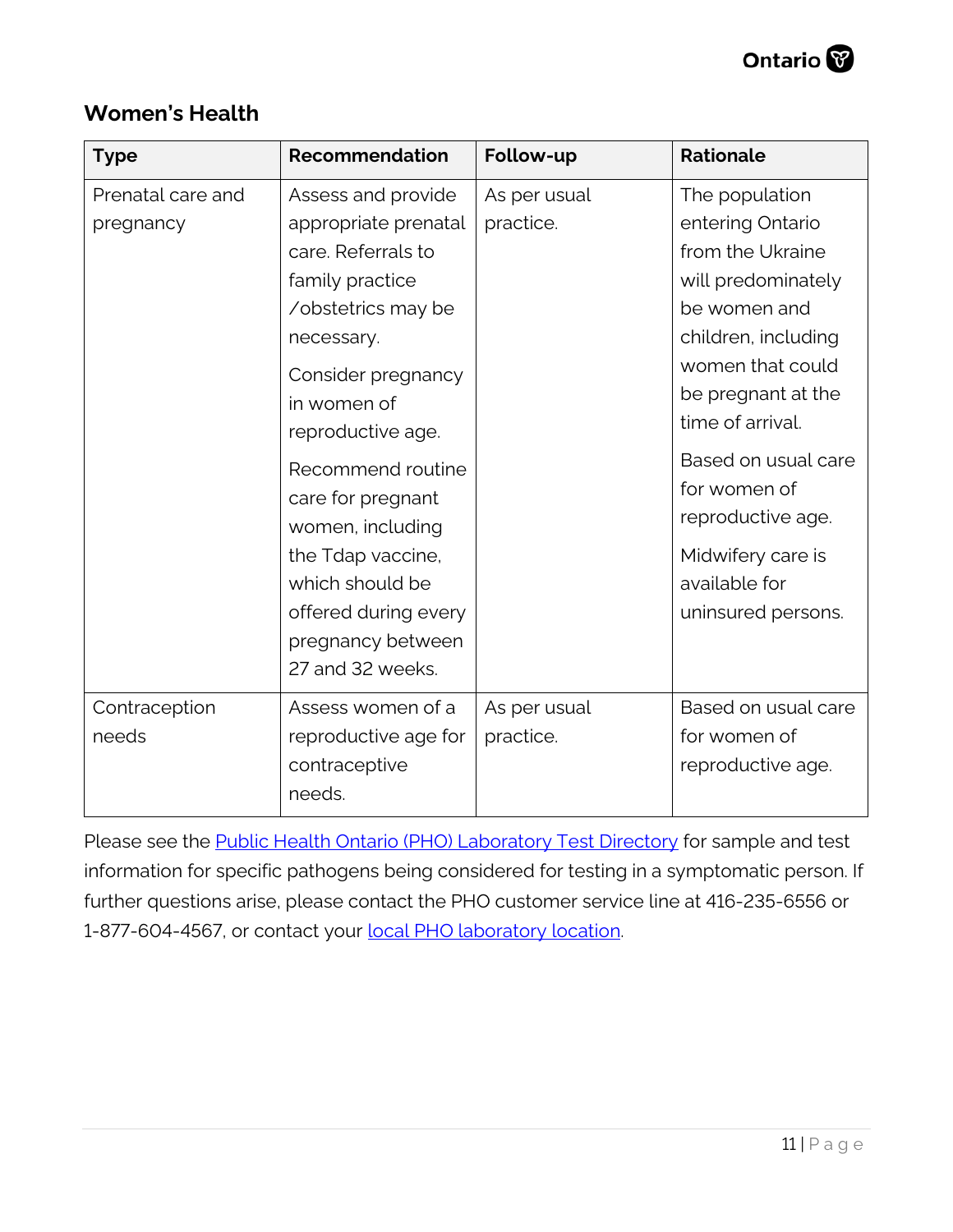## **D. Immunization Considerations and Information**

### **Routine and High Risk Publicly Funded Immunizations**

As a general rule, [the Publicly Funded Immunization Schedules for Ontario](https://www.health.gov.on.ca/en/pro/programs/immunization/docs/Publicly_Funded_ImmunizationSchedule.pdf) should be followed, specifically the Routine Schedule, or Catch-up Schedules and the High-Risk Schedules, based on age and risk factors.

- While children under the age of 5 years are at greatest risk of vaccine preventable diseases (VPDs), all susceptible individuals are at risk of contracting and potentially spreading diseases.
- Providers should familiarize themselves with foundational immunization guidelines including pre-vaccination counselling, identifying contraindications, vaccine preparation and administration, infection prevention and control practices, and counselling on possible adverse events following immunization (AEFIs). A synopsis of this information can be found in the [Canadian Immunization Guide, Part 1, Key Immunization](https://www.canada.ca/en/public-health/services/publications/healthy-living/canadian-immunization-guide-part-1-key-immunization-information.html)  [Information.](https://www.canada.ca/en/public-health/services/publications/healthy-living/canadian-immunization-guide-part-1-key-immunization-information.html)
- Routine serologic testing to determine immunity of children without immunization records is **not recommended**. Children and adults lacking adequate documentation of immunization should generally be considered unimmunized and started on an immunization schedule appropriate for their age and risk factors; however, consideration can be given for adults to obtain serology prior to vaccine administration for measles, rubella and hepatitis B (as relevant to publicly funded eligibility).

### **Assessment of immunizations that are needed for individuals who have received previous immunizations:**

- The age at immunization, the number of doses, and the intervals between doses should be carefully reviewed and compared with the **Publicly Funded Immunization** [Schedules for Ontario](https://www.canada.ca/en/public-health/services/publications/healthy-living/canadian-immunization-guide-part-1-key-immunization-information.html) for Ontario to determine the need for additional doses of vaccines.
- For complex cases, consider contacting your local Public Health Unit.
- An immunization expert can you help determine which schedule to follow to ensure the individual is immunized appropriately.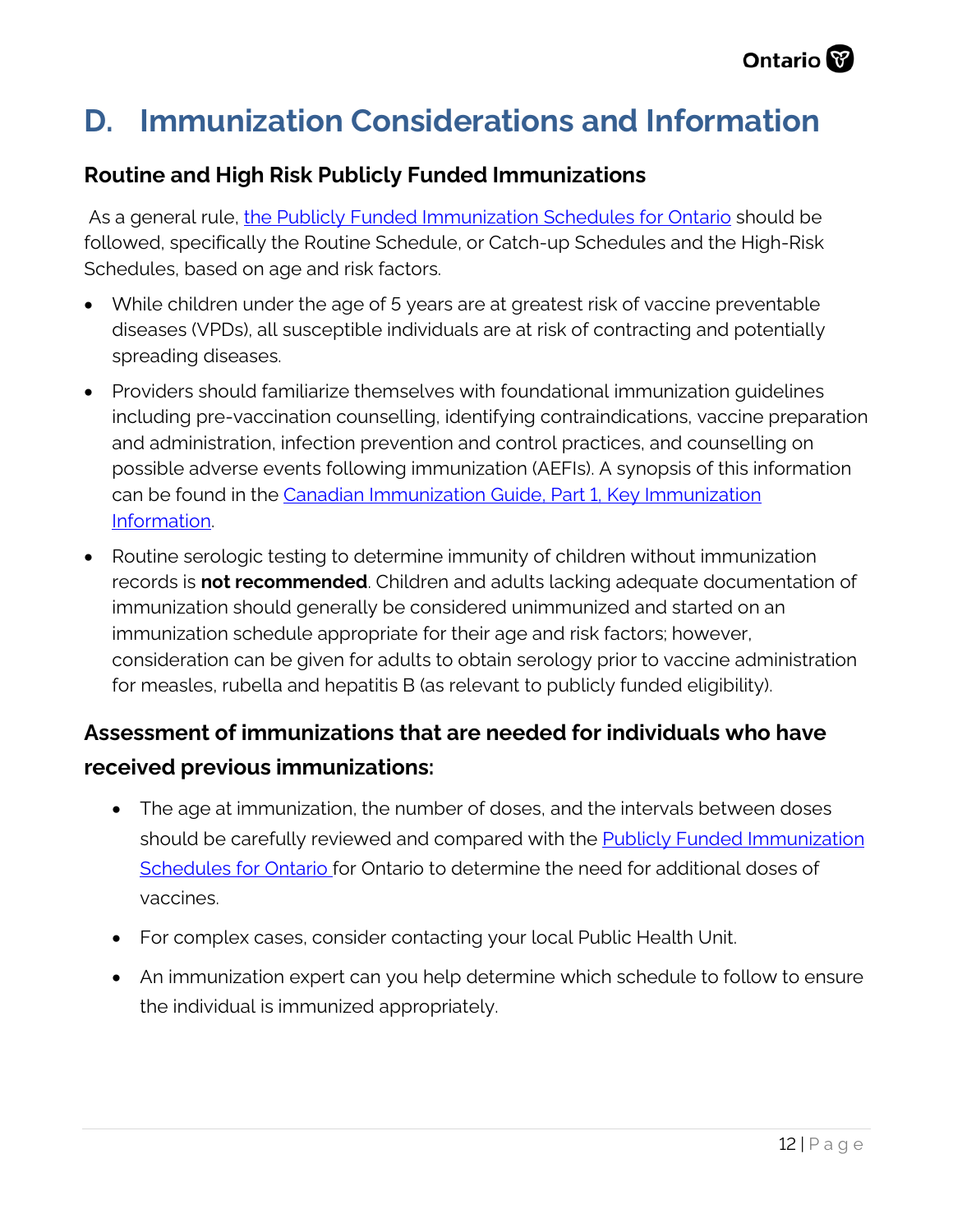

### **Assessment of immunizations that are needed based on underlying medical conditions or risk factors:**

• Individuals with an underlying medical condition or risk factor that puts them at higher risk of certain infections may require other immunizations. The High-Risk Vaccines Programs table in the **Publicly Funded Immunization Schedules for Ontario** provides information on high-risk vaccine programs.

### **Immunization of School Pupils Act (ISPA) and School-Based Vaccines**

- Ontario's *Immunization of School Pupils Act* (ISPA) requires that children and adolescents attending primary or secondary school be appropriately immunized against designated diseases unless they have a [valid exemption.](https://www.ontario.ca/page/vaccines-children-school) All immunization requirements for school attendance align with Ontario's publicly funded [immunization schedules.](https://www.health.gov.on.ca/en/pro/programs/immunization/schedule.aspx)
- your [local public health unit](https://www.phdapps.health.gov.on.ca/PHULocator/). • Through the grade 7 school-based immunization programs, students are eligible to receive HPV, Hepatitis B and meningococcal vaccines. For more information contact
- All students (regardless of OHIP eligibility) can access immunizations through school-based clinics (as applicable), community health clinics or by contacting their local public health unit.

Additional information on Ontario's publicly funded immunization program and schedules can be accessed at [Vaccines - Immunization - Health Care Professionals - MOHLTC](https://www.health.gov.on.ca/en/pro/programs/immunization/)  [\(gov.on.ca\)](https://www.health.gov.on.ca/en/pro/programs/immunization/)

Information on Adverse Events Following Immunization (AEFIs) can be accessed at Public Health Ontario.

## <span id="page-12-0"></span>**E. Blood Tests to Consider Ordering at the First Visit**

A comprehensive list of blood tests is provided to minimize the need for additional venipuncture at subsequent visits.

- **Complete blood count (CBC):** for children 1 to 4 years of age and women of childbearing age
- **Hepatitis B**:
	- o Hepatitis B surface antigen (HBsAg)
	- o Antibodies to hepatitis B surface antigen (anti-HBs)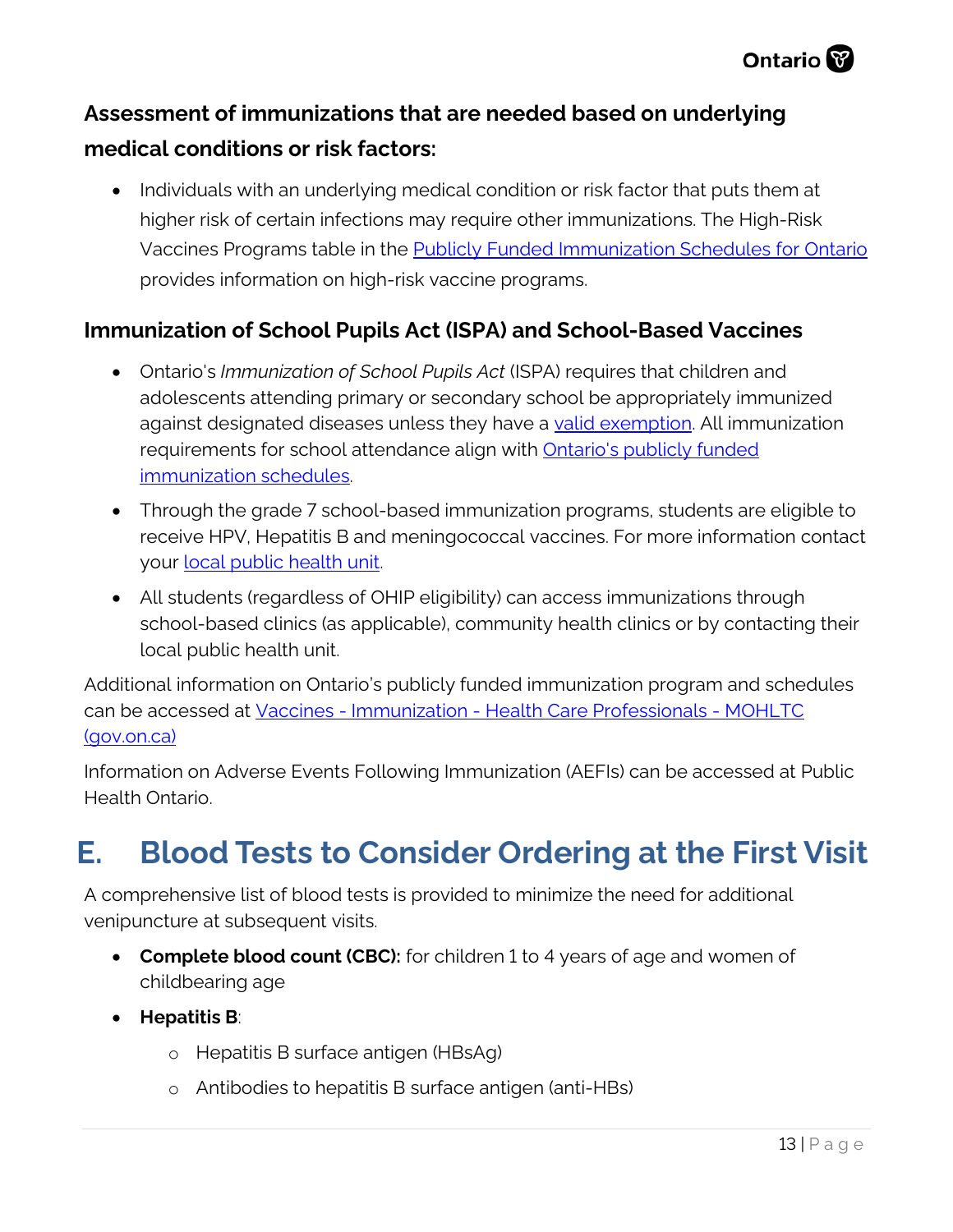

- o Total antibodies to hepatitis B core antigen (total anti-HBc)
- **Hepatitis C:** Antibodies to hepatitis C (anti-HCV)
- **HIV**

### <span id="page-13-0"></span>**F. Health Service Access**

### **Ontario Health Insurance Plan (OHIP) Coverage**

Individuals who have been granted an emergency authorization to enter into or remain in Canada for humanitarian reasons are residents of Ontario for the duration of that authorization or any subsequent authorizations issued for the same purpose. As residents, they are eligible for OHIP coverage.

Note that as Ontario removed the three-month waiting period for OHIP in 2020 in response to the pandemic, new registrants will be provided with immediate OHIP coverage.

To apply for OHIP, individuals may attend one of the full service [ServiceOntario locations](https://www.ontario.ca/locations/serviceontario) across the province.

ServiceOntario will work with applicants and resettlement agencies to identify alternate registration service opportunities, including appointments outside of regular business hours and registration service at alternate locations for those who are unable to attend at a ServiceOntario office.

Individuals may contact ServiceOntario INFOline at 1-866-532-3161 (TTY: 1-800-387-5559) for further information on alternate registration options.

Upon successful registration, each individual will receive a transaction record:

- A transaction record provides confirmation of OHIP eligibility and contains the individual's health card number and version code.
- A transaction record may be presented to health care providers (physicians, hospitals, etc.) to facilitate access to insured health services pending receipt of the health card.

The physical health card will be mailed to the address provided by the individual when they register for OHIP – even if this address is temporary in nature.

The health card should arrive via Canada Post within 4-6 weeks.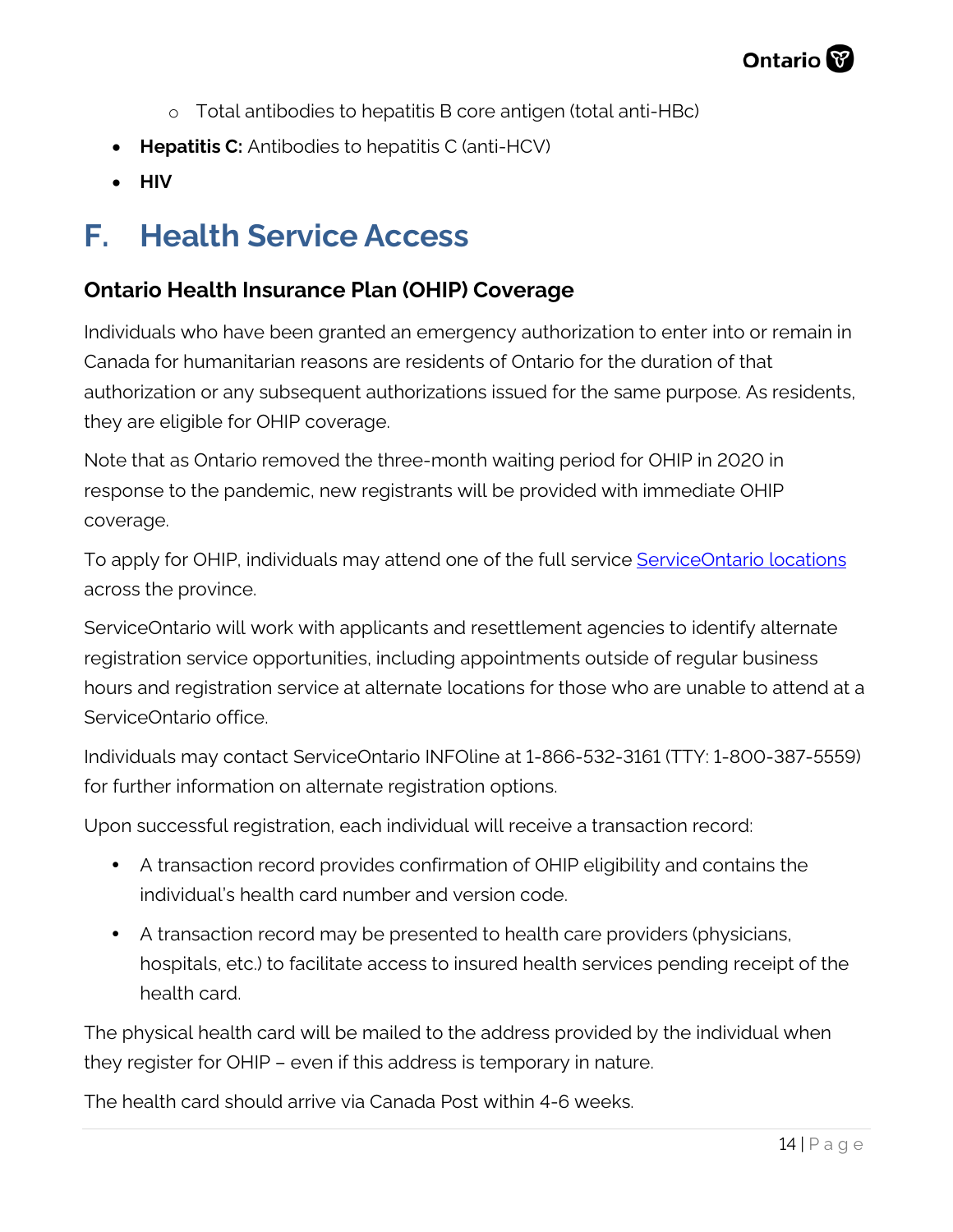

Most local re-settlement agencies have ServiceOntario retail office manager's contact information, which they may use to schedule customer visits or request extra support.

Further information on OHIP eligibility and/or health card application may be obtained by calling ServiceOntario INFOline at 1-866-532-3161.

### **Other Programs and Services:**

#### **Dental Services**

The [Ontario Seniors Dental Care Program](https://www.ontario.ca/page/dental-care-low-income-seniors#section-1) (OSDCP) provides free, routine dental services for low-income seniors 65 years of age or older, delivered through public health units and participating Community Health Centres and Aboriginal Health Access Centres, as well as through partnership agreements with some private dental providers. For more information about the OSDCP and how to apply, please visit the OSDCP website or contact your local public health unit.

The [Healthy Smiles Ontario](https://www.ontario.ca/page/services-covered-by-healthy-smiles-ontario) (HSO) program provides free preventive, routine, and emergency dental services for children and youth 17 years old and under from low-income households.

Enrolled children and youth can access HSO services through participating fee-for-service (FFS) dental providers, as well as through public health units, and other community clinics. For more information about HSO and how to apply, please visit the HSO website or contact your local public health unit.

#### **Midwifery Care**

Midwifery care is a funded program that is not dependent on coverage under the Ontario Health Insurance Plan (OHIP). Midwives are permitted and funded to provide care to uninsured individuals. Uninsured midwifery clients are eligible for funding to cover some pregnancy related third-party services for the full extent of their time in midwifery care (e.g. specialist referrals and consultations, routine lab work, diagnostic imaging and ultrasounds). Information on midwives can be found at:<https://www.ontariomidwives.ca/>

#### **Public Health**

Public Health Units may offer certain publicly-funded vaccinations, may offer testing for infectious diseases, conduct case and contact management and support outbreak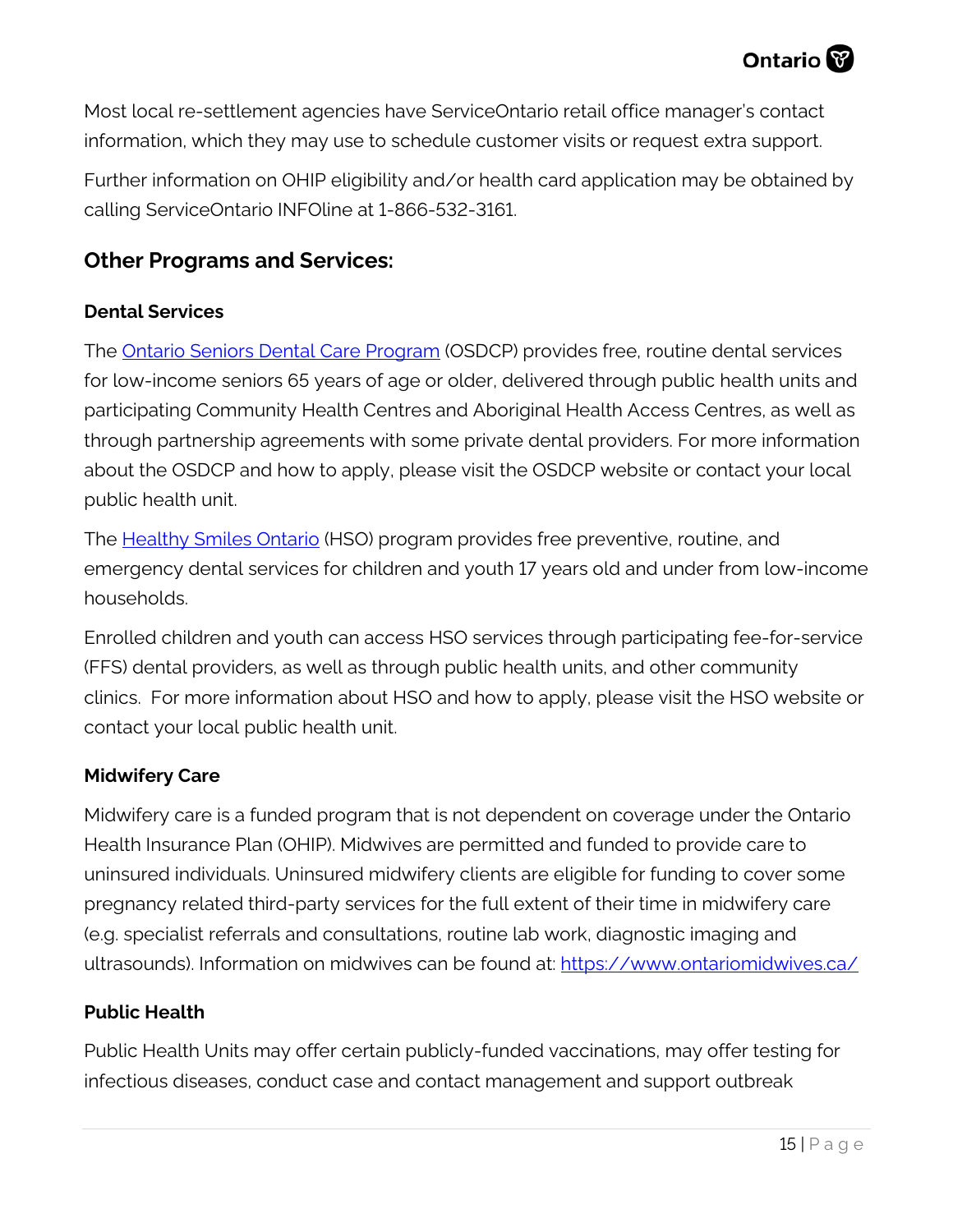

management. Public health also provides publicly funded treatment for sexually transmitted diseases, tuberculosis and leprosy, and community based harm reduction programs.

#### **Home and Community Care Services**

Home and community care services are publicly funded; however, they are not OHIP insured. For those without insurance, community support services can be accessed through self-referrals, and may require payment. In the event that a patient without OHIP is unable to identify available community support services in a given community, their local Home and Community Care Support Services organization should be able to provide advice about local services.

#### **Mental Health and Addictions**

The ministry funds approximately 380 community-based mental health and addictions programs and services through the province's five Ontario Health regions. Services are free of charge and do not require OHIP coverage. You can find information about these services in communities across Ontario through [ConnexOntario](http://www.connexontario.ca/) or by calling 1-866-531-2600. A referral specialist will be able to share a list of available local services and provide information about expected wait times. There are services offered for both people experiencing mental health and addictions issues and their families.

There are more than 230 community-based, not-for-profit agencies that deliver a range of mental health services to children and youth up to the age of 18. The government funds Kids Help Phone's Resources [Around Me online web portal,](https://apps.kidshelpphone.ca/resourcesaroundme/welcome.html) which provides information about publicly funded child and youth mental health, addictions and related services across the province. This information is also available on the ministry's **Health Care Options** [web portal.](https://www.ontario.ca/page/health-care-ontario)

#### **Prescription Drugs**

The Ontario Drug Benefit Program provides community-based drug benefits to:

- 1. Individuals entitled to receive drug benefits under the *Ontario Disability Support Program Act, 1997* and the *Ontario Works Act, 1997*; and
- 2. Individuals who are insured persons under the *Health Insurance Act* and who are:
	- a. 65 years of age or older (seniors)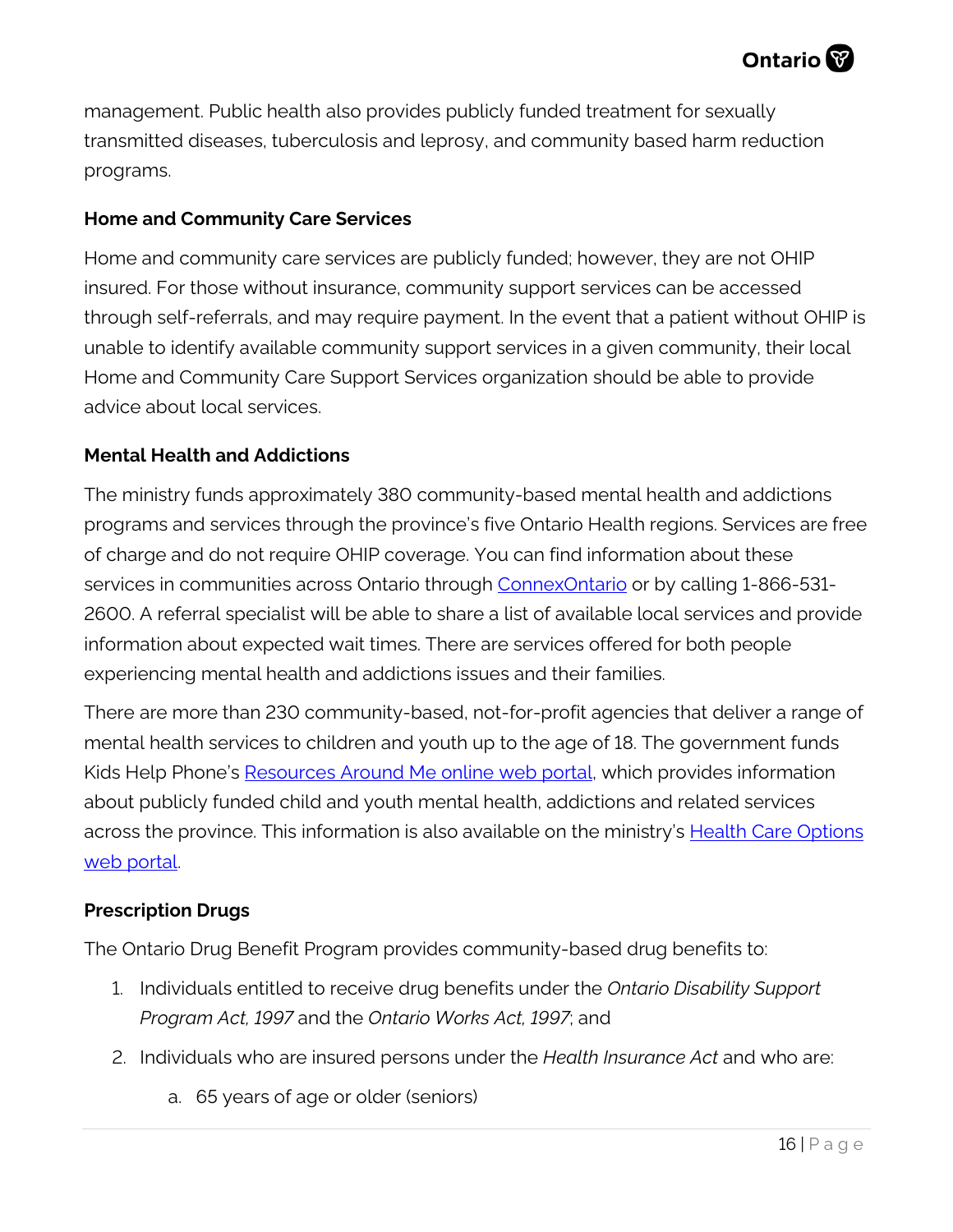- b. 24 years of age and under (children and youth) who do not have a private plan
- c. receiving certain professional home and community care services
- d. residents of Long-Term Care (LTC) homes
- e. residents of Homes for Special Care (HSC) or Community Homes for Opportunity (CHO)
- f. enrolled in the Trillium Drug Program (TDP)

For further information about the Ontario Public Drug Programs, please see the following website:<https://www.health.gov.on.ca/en/public/programs/drugs/> or contact the ODB Help Desk at 1-800-668-6641.

#### **Assistive Devices**

Devices such as customized wheelchairs, hearing aids and prosthetic limbs are publicly funded through the Assistive Devices Program (ADP), for people who meet certain eligibility criteria. To be eligible, the person must have a valid Ontario Health card number, have a long-term disability or condition requiring the use of a device for six months or longer, and have a primary diagnosis other than a learning disability, and cannot be using the device exclusively for school/education, employment, recreation or sports. Individuals who have been granted emergency authorization to enter and remain in Canada for humanitarian reasons will be eligible applicants for assistive devices funding and would be able to apply to ADP for full coverage of required devices. ADP applicants must also meet any additional device-specific criteria.

Manuals available on this website:

[https://www.health.gov.on.ca/en/pro/programs/adp/publications.aspx.](https://www.health.gov.on.ca/en/pro/programs/adp/publications.aspx)

Local community or service organizations may be willing to provide funding for devices required by people without OHIP coverage.